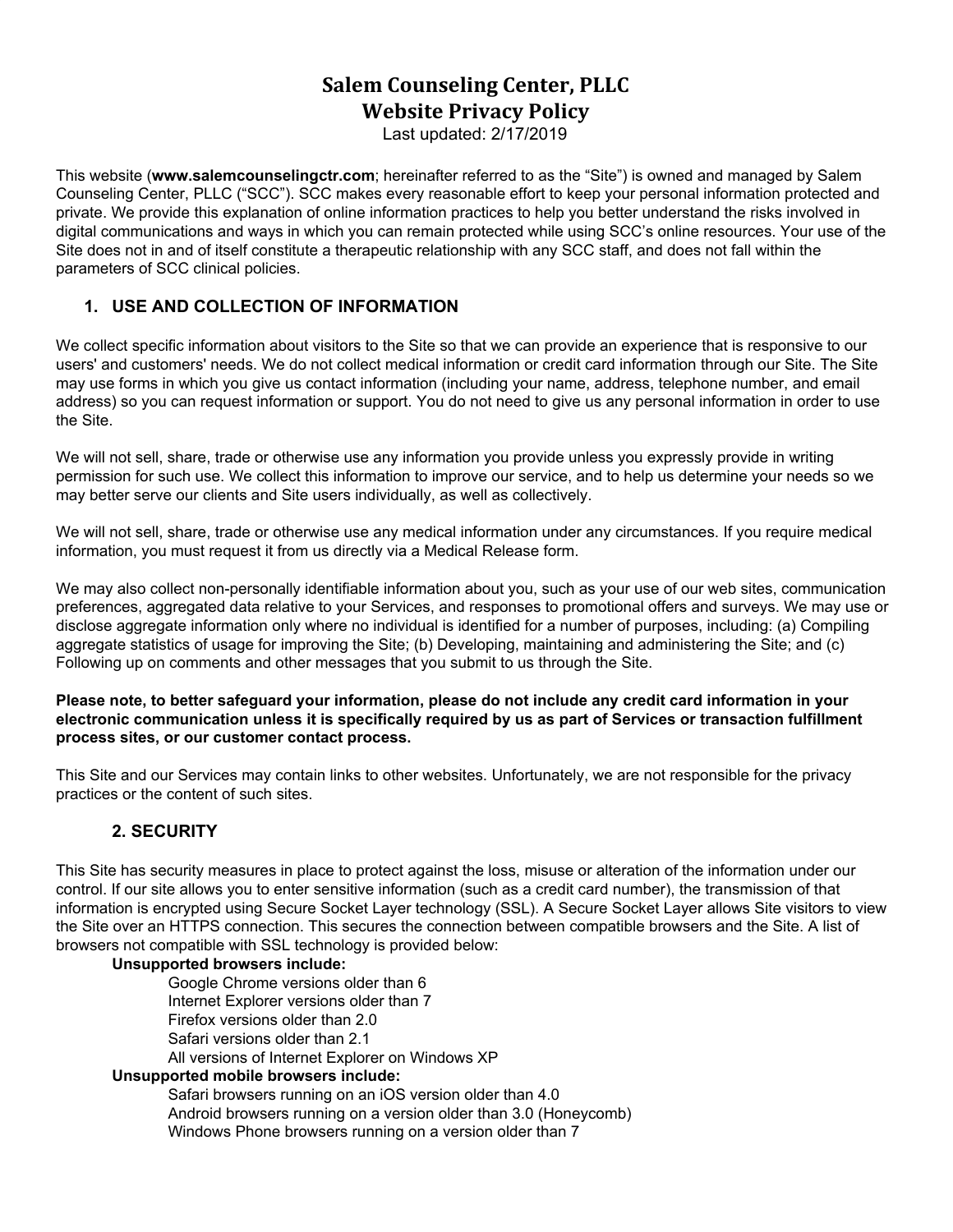We may also at times provide information about you to third parties to provide various services on our behalf, such as providers who process credit card payments. We will only share information about you that is necessary for the third party to provide the requested service. These companies are prohibited from retaining, sharing, buying, selling, storing or using your personally identifiable information for any secondary purposes.

We follow generally accepted standards to protect the personal information submitted to us, both during transmission and once we receive it. **No method of transmission over the Internet, or method of electronic storage, is one hundred percent (100%) secure, however. Therefore, we cannot guarantee its absolute security.**

# **3. COOKIES AND USE OF THIRD PARTY ANALYTICS**

We may use a tool called "Google Analytics" to collect information about use of this Site, such as how often users visit the Site, what pages they visit when they do so, and what other sites they used prior to coming to this Site. Google Analytics collects only the IP address assigned to you on the date you visit this Site, rather than your name or other identifying information.

Google Analytics plants a permanent "cookie" on your web browser to identify you as a unique user the next time you visit this Site. **This cookie cannot be used by anyone but Google, Inc**. The information generated by the cookie will be transmitted to and stored by Google on servers in the United States.

We use the information received from Google Analytics only to improve services on this Site. We do not combine the information collected through the use of Google Analytics with personally identifiable information.

Google's ability to use and share information collected by Google Analytics about your visits to this Site is restricted by the Google Privacy Policy **http://www.google.com/policies/privacy**. You can prevent Google Analytics from recognizing you on return visits to this Site by disabling the Google Analytics cookie on your browser. Taking this action may negatively impact your ability to effectively utilize some features of the Site and other websites you visit.

# **4. COLLECTION & USE OF PERSONAL INFORMATION OF CHILDREN UNDER AGE 13**

We are committed to protecting the online privacy of children. In accordance with the Children's Online Privacy Protection Act ("COPPA"), we do not knowingly collect any personally identifiable information from children under the age of thirteen (13) without first obtaining parental consent. Prior to providing any personally identifiable information (your name, email address, address, phone number etc.), children under the age of thirteen (13) must have a parent or legal guardian complete and return (in person, by email, or by regular mail) a Parental Consent Form to **office@salemcounselingctr.com** or

### **Salem Counseling Center, PLLC 1959 N Peace Haven Rd, Suite #123 Winston-Salem, NC 27106**

The consent form states that the child's "Parent" or "Legal Guardian", by his or her signature, consents to the collection and transfer of the child's personally identifiable information. Consent may be revoked by completing a "Revocation of Parental Consent Form" and sending it to the email or physical mailing address above. In compliance with COPPA, We are sensitive about children consulting with parents or guardians before furnishing personal information or ordering anything online.

It is also our intention to adhere to the Children's Advertising Review Unit (CARU) Guidelines on Internet advertising with its special sensitivities regarding solicitations to children under thirteen (13). We encourage parents/guardians to supervise and join their children in exploring cyberspace.

# **5. TRANSFER OF DATA ABROAD**

If you are visiting the Site from a country other than the country in which our servers are located, your communications with us may result in the transfer of information across international boundaries. By visiting this Site and communicating electronically with us, you consent to such transfers.